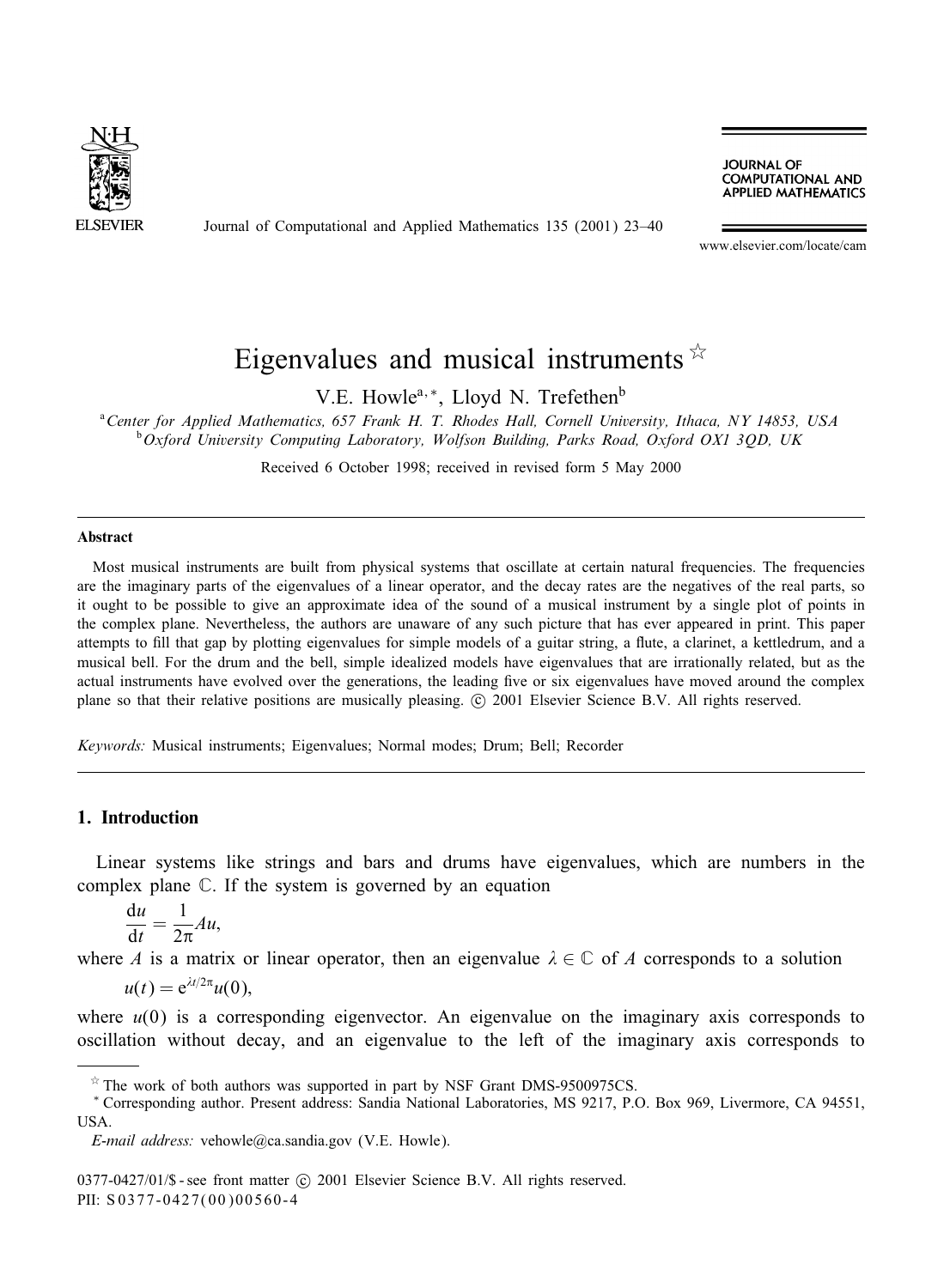oscillation with decay. Thus Im  $\lambda$  is the (real) frequency of the oscillation and  $-\text{Re }\lambda$  is its decay rate.

Nonlinear oscillators have eigenvalues too, if one linearizes by considering infinitesimal motions. This may give a good initial picture of the behavior, which can then be improved by considering changes introduced by the nonlinearity.

In this report our goal is to bring these ideas to life by showing a sequence of more than a dozen pictures of eigenvalues in the complex plane of various oscillating systems. The systems we consider are musical instruments. Typically we ask, what do the eigenvalues look like for the simplest idealization, such as a perfect string or tube or membrane? How do they change when terms are added to the model corresponding to stiffness, or friction, or sound radiation? And how does this all match frequencies and attenuation rates that have been measured in the laboratory?

Eigenvalues do not tell us everything about the sound of a musical instrument. If we wanted to fully distinguish a guitar from a flute, for instance, even without getting into nonlinear effects, we would want to know the relative amplitudes of the excited modes. Still, the eigenvalues represent a good starting point.

There is nothing new in the study of the physics of musical instruments, which is set forth beautifully in the books in [2,3,7], nor in the portrayal of eigenvalues in the complex plane. Nevertheless, we have not found a book or paper that combines the two as we do here. Thus, this paper is solely expository — but the basis of the exposition, we think, is new, and well suited to applied mathematicians.

## 2. Guitar string

Let us start with the eigenvalues of an ideal guitar string. By "ideal" we mean that the string is perfectly flexible, that there are no internal losses or losses to the string supports, and that there is no damping due to the surrounding air. To be definite, let us suppose the length of our string is  $L = 65$ cm, the mass density is  $\rho = 1.15$  g/cm<sup>3</sup>, and the radius is  $r = 0.032$  cm. These values correspond approximately to the high E string on a nylon string guitar. Typical tension values are between 50 and 80 N [7, p. 212]. Given the values for mass density, cross-sectional area, and string length just chosen, we can "tune" our ideal guitar string to high E (329.63 Hz  $\approx$  330 Hz) by setting the tension to  $T = 67.09$  N.

The motion of an ideal string is governed by the second-order wave equation,  $u_{tt} = c^2 u_{xx}$ , where  $c^2 = T/\rho S$  is the square of the wave speed. Fig. 1 shows the eigenvalues for these choices or parameters.

In this figure, the fundamental frequency, the first eigenvalue, is a good approximation to the expected fundamental frequency,  $2^{-5/12} \times 440$  Hz  $\approx 330$  Hz, for a high E guitar string (five half-steps below concert A, which has a frequency of 440 Hz). The remaining eigenvalues, the higher harmonics, are integer multiples of the fundamental frequency. The eigenvalues have zero real part, corresponding to our ideal string experiencing no losses.

For every positive frequency, we always have a corresponding negative frequency of the same magnitude. From now on, we will only show the upper half-plane.

If we now gently touch the guitar string in the middle, we damp out the fundamental and all of the odd harmonics. The odd eigenvalues all shift into the left half-plane. Ideally speaking, the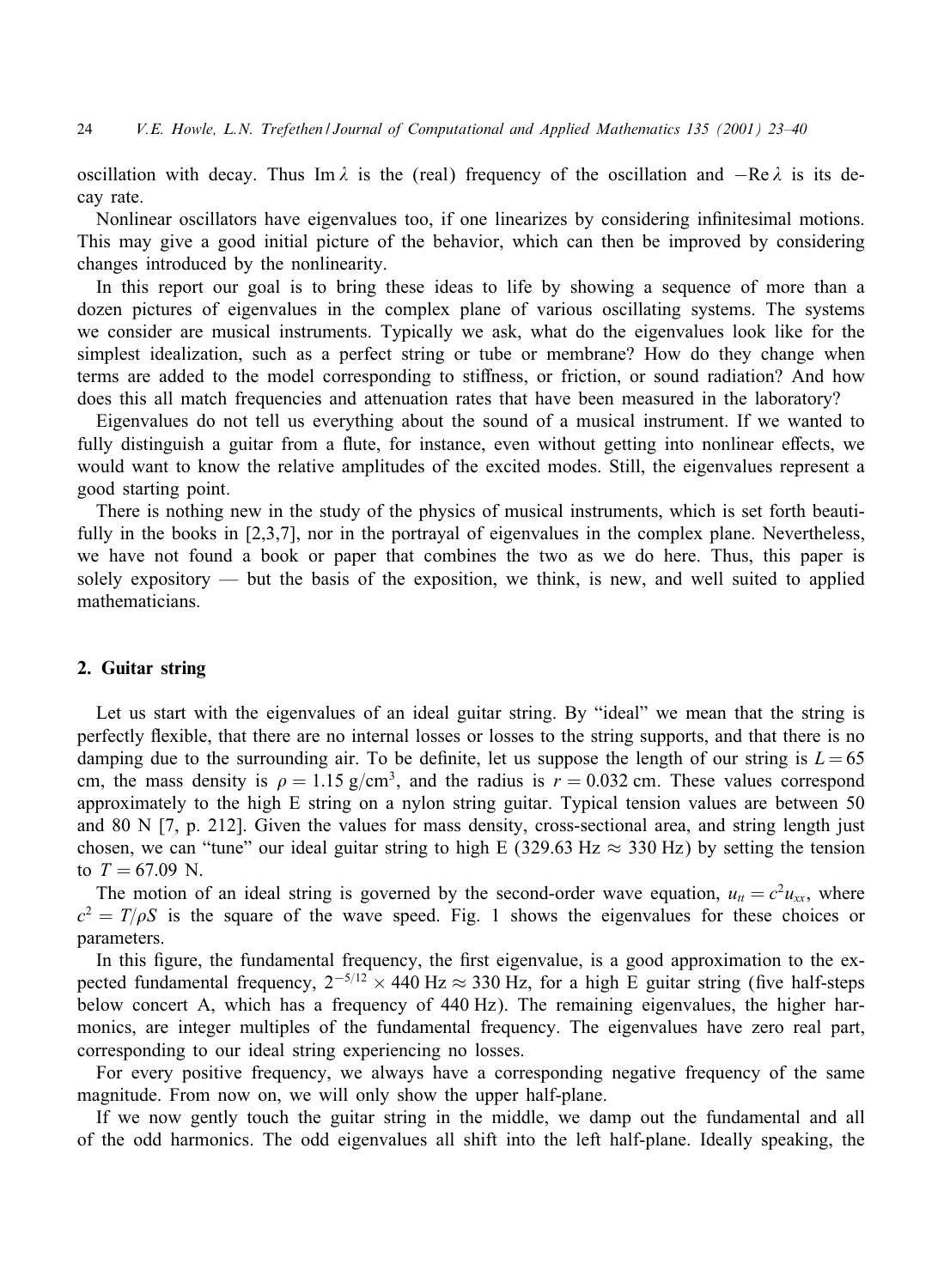

Fig. 1. Eigenvalues for an ideal (even-tempered) high  $E$  guitar string. There are no losses, so the eigenvalues are pure imaginary.

even eigenvalues are not much affected, since their corresponding eigenmodes already have a node at the point we are touching. However, in reality they are affected somewhat since a finger is not sharp and cannot damp the string exactly in the middle, but damps a small region at the middle of the string. Fig. 2 suggests schematically what happens to the eigenvalues when we gently touch the middle of a high E string with a very narrow finger.

We are still assuming in this picture that the string experiences no losses other than the damping from touching it in the middle. A real guitar is not so simple (if it were, we couldn't hear it!). Some of the physical phenomena that make it deviate from the ideal are stiffness in the strings and damping. The effect of stiffness is to stretch the frequencies slightly, making them inexact harmonics of one another. However, the stiffness of a string depends on its thickness, and guitar strings are not generally thick enough for stiffness to be an important factor. Note that stiffness is an extremely important factor in the eigenvalues of a piano string, since piano strings are much thicker than guitar strings. On the other hand, losses from damping are indeed important. Their effect is to shift the eigenvalues into the left half of the complex plane, some of them further than others.

The energy losses associated with nonrigid end supports are in one sense the most important, for it is these losses that couple the string to the soundboard and thus provide most of the sound volume that we hear. However, this type of loss is actually not very large in magnitude, and thus it is not essential to our picture of the eigenvalues.

In a real guitar, the most important phenomena aGecting the eigenvalues are damping due to air viscosity and internal losses. Which is more important depends on the materials used. In a nylon string guitar, the higher modes decay mainly as a result of internal damping in the string. In a steel string guitar, on the other hand, the main damping mechanism is air viscosity. Steel strings are actually damped less by air viscosity than nylon strings, since they are thinner, but the effect is relatively more important because the internal losses are negligible.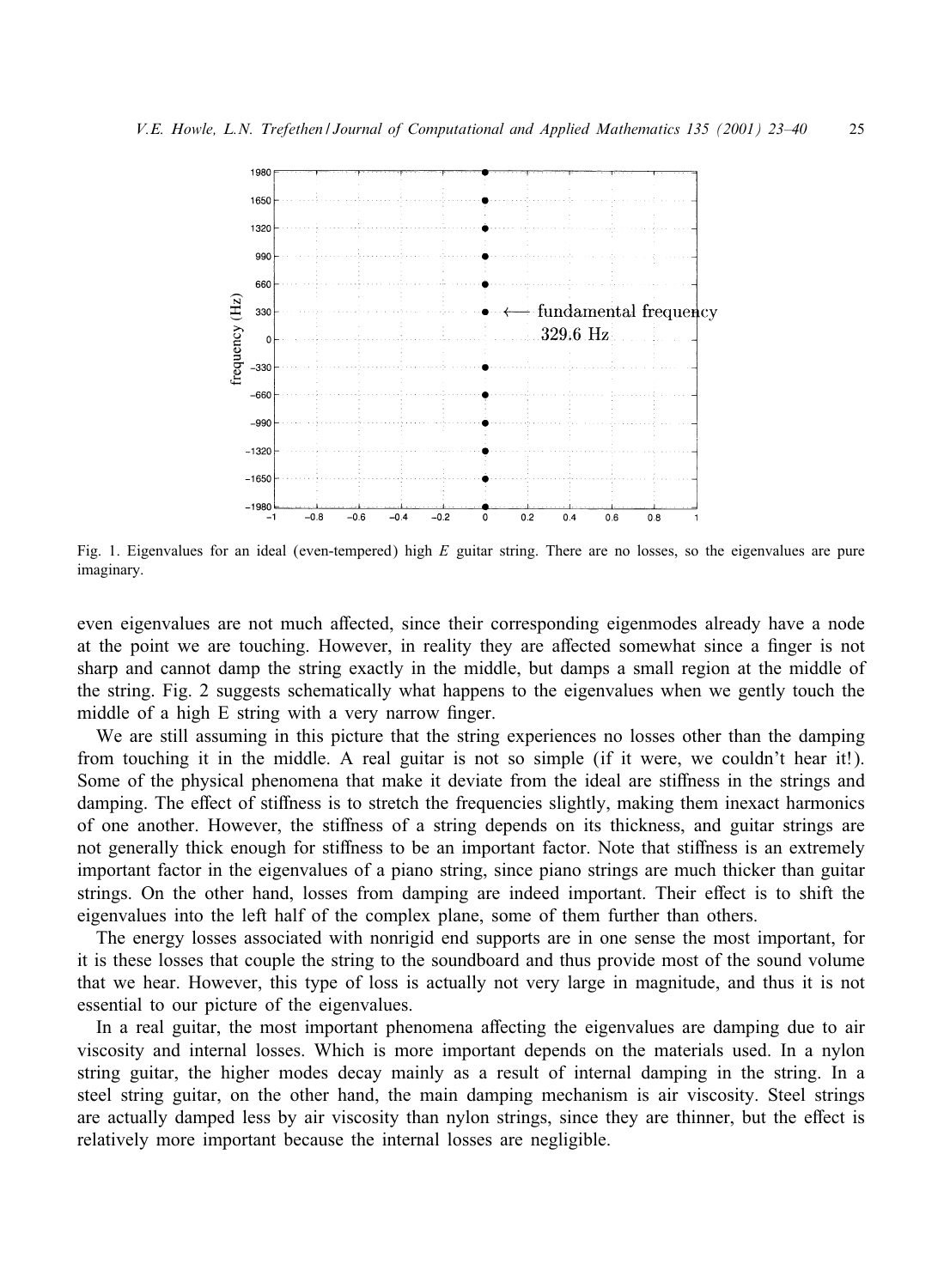

Fig. 2. The effect of gently touching the guitar string in the middle — schematic. Odd harmonics of this fundamental are greatly attenuated, while even harmonics are little aGected. The unattenuated frequencies make up a harmonic series of a pitch whose fundamental is twice the original fundamental, so the pitch goes up an octave. This effect is analogous to the effect of opening the register hole in a recorder or clarinet.

Consider first damping from the viscosity of the air in which the string is vibrating. Viscous damping depends on the velocity of the string, and so affects each frequency differently. In particular, the decay rate due to air viscosity is roughly proportional to the square root of the frequency. Specifically, the decay rate is

$$
\alpha_{\rm a} = \frac{\pi \rho_{\rm a} f(2\sqrt{2}M + 1)}{\rho M^2},
$$

where  $\rho$  is the density of the string material,  $\rho_a$  is the air density, f is the frequency, S is the cross-sectional area of the string,  $r = \sqrt{S/\pi}$  is the radius of cross-section of the string,  $\eta_a$  is the kinematic viscosity of air, and  $M = (r/2)\sqrt{f/\eta_a}$  [7, p. 50].

Consider a steel string guitar. Let us assume that the string is still 65 cm long, the radius is  $r = 0.017$  cm, the mass density is  $\rho = 7.8$  g/cm<sup>3</sup>, and the tension is  $T = 1.228 \times 10^7$  dyn. (Typical tension values for steel strings are between  $10^7$  and  $1.8 \times 10^7$  dyn [7, p. 212]; we have again "tuned" the tension to get a fundamental frequency of approximately 330 Hz.) Assume the air density is  $\rho_a = 0.0012$  g/cm<sup>3</sup> and the kinematic density is  $\eta_a = 0.15$  cm<sup>2</sup>/s. In Fig. 3, the eigenvalues have shifted into the left half-plane, the magnitude of the shift being proportional to the square root of the frequency.

Going back to the nylon string guitar parameters we considered above, when we include air damping, the picture changes much more than it did for the steel string (Fig. 4). The eigenvalues shift farther into the left half-plane, since the nylon string is thicker and less dense.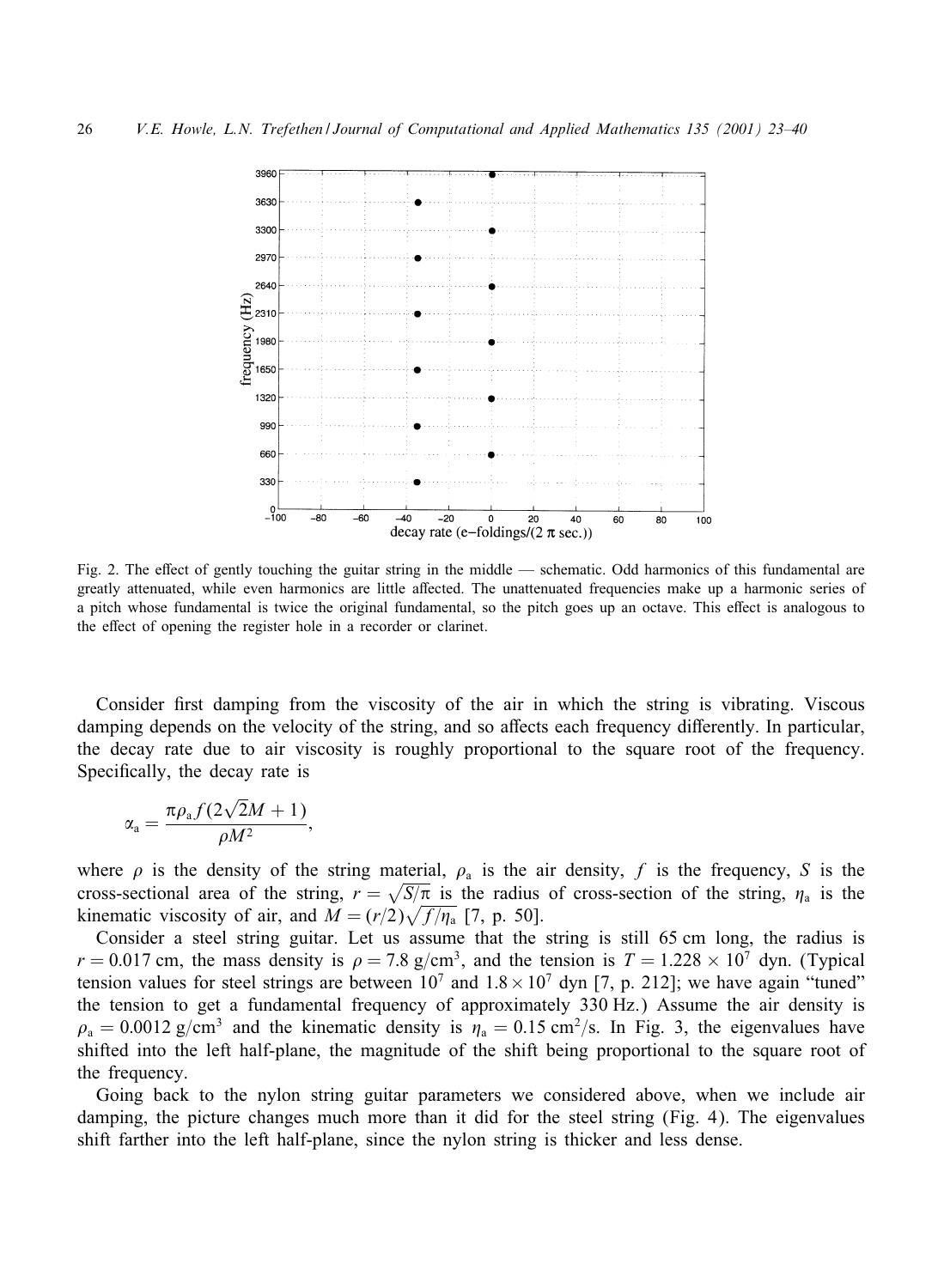

Fig. 3. Steel guitar string with air damping. Higher frequencies are attenuated more than lower ones.



Fig. 4. Nylon guitar string with air damping. Since the nylon string is thicker and less dense than the steel one, the losses are greater.

Next, let us consider internal damping. This type of damping occurs because of energy lost in bending the string. It is generally negligible for metal strings, but it can be important for nylon strings. Internal losses can be represented by assuming a complex Young's modulus for the string material. The characteristic decay rate  $\alpha_i$  from internal damping is roughly proportional to the frequency and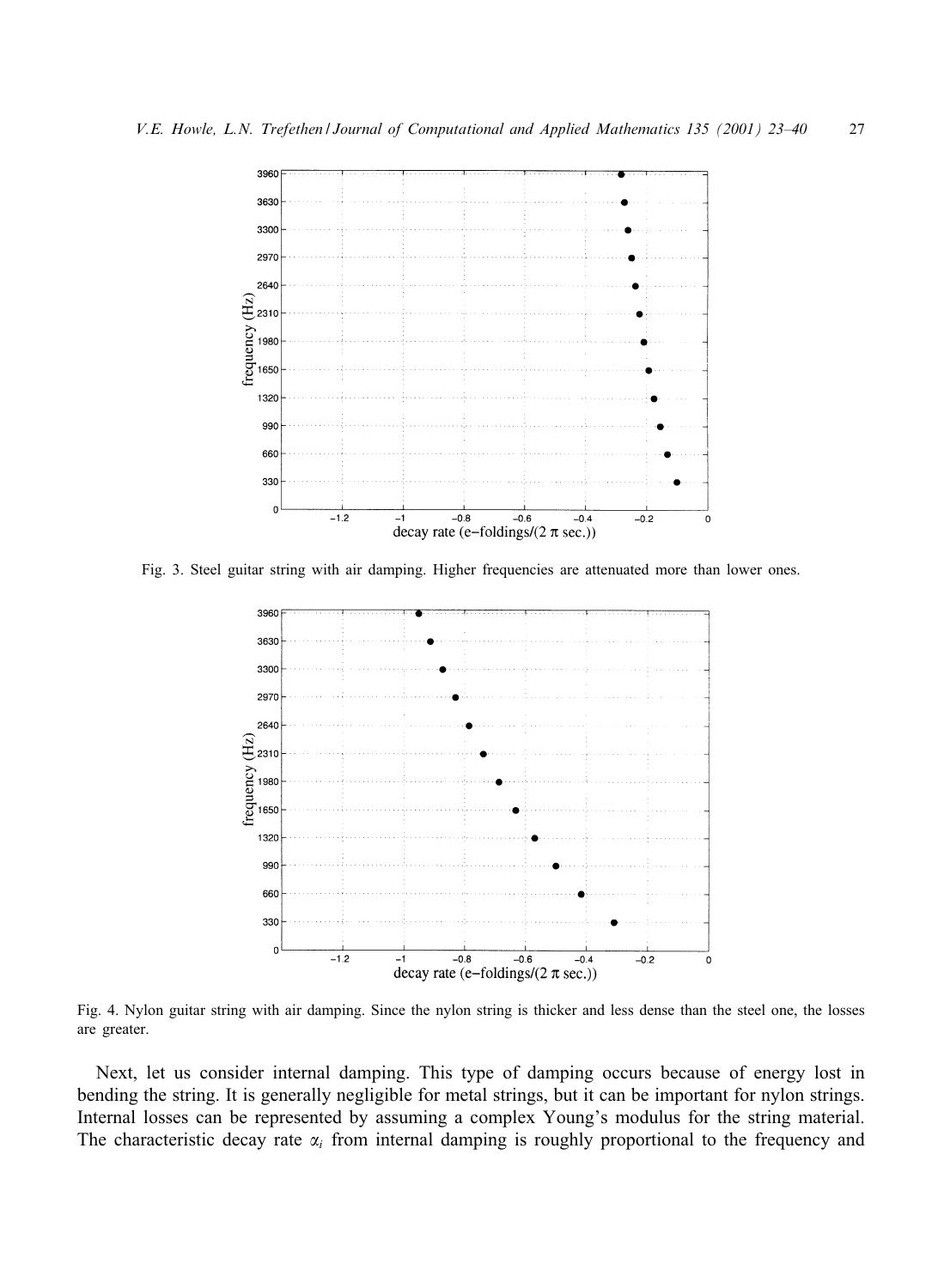

Fig. 5. Nylon guitar string with internal losses. The attenuation rates are great, representing the chief energy loss mechanism for nylon strings at high frequency.

is given by

$$
\alpha_i = \pi f \frac{Q_2}{Q_1},
$$

where f is the frequency and  $Q_1 + iQ_2$  is the complex Young's modulus [7, p. 51].  $Q_1$  relates to the elastic bond distortions and  $Q_2$  relates to relaxation processes such as dislocation motion or the movement of kinks in the polymer chains [7, p. 51]. Figs. 5 and 6 show the pictures we get for our same representative nylon and steel high E guitar strings, if we assume somewhat arbitrarily that  $Q_2/Q_1 \approx 3.75 \times 10^{-6}$  for steel and  $4.78 \times 10^{-4}$  for nylon. (These ratios are chosen roughly to match the data on internal damping in [12, Table 1; 8, Table 5B].) Notice that the effect is large for the nylon string, but very small for the steel string.

Putting together both types of damping, we get the pictures of the nylon and steel strings summarized in Figs. 7 and 8.

Of course, there are other instruments based upon strings than guitars, and in these, other phenomena may be important in determining the eigenvalues. In guitars, energy loss from nonrigid end supports is only important in the bridge end, since the neck end is stopped with a rigid end support, the fret. However, losses to end supports can be very important, for example, in violins, where the string is stopped at the neck end with a finger pressing the string against the fingerboard instead of against a fret (especially in a violin played pizzicato [5, p. 15]). In pianos, the increased spacing of eigenvalues caused by stiffness of the strings becomes important.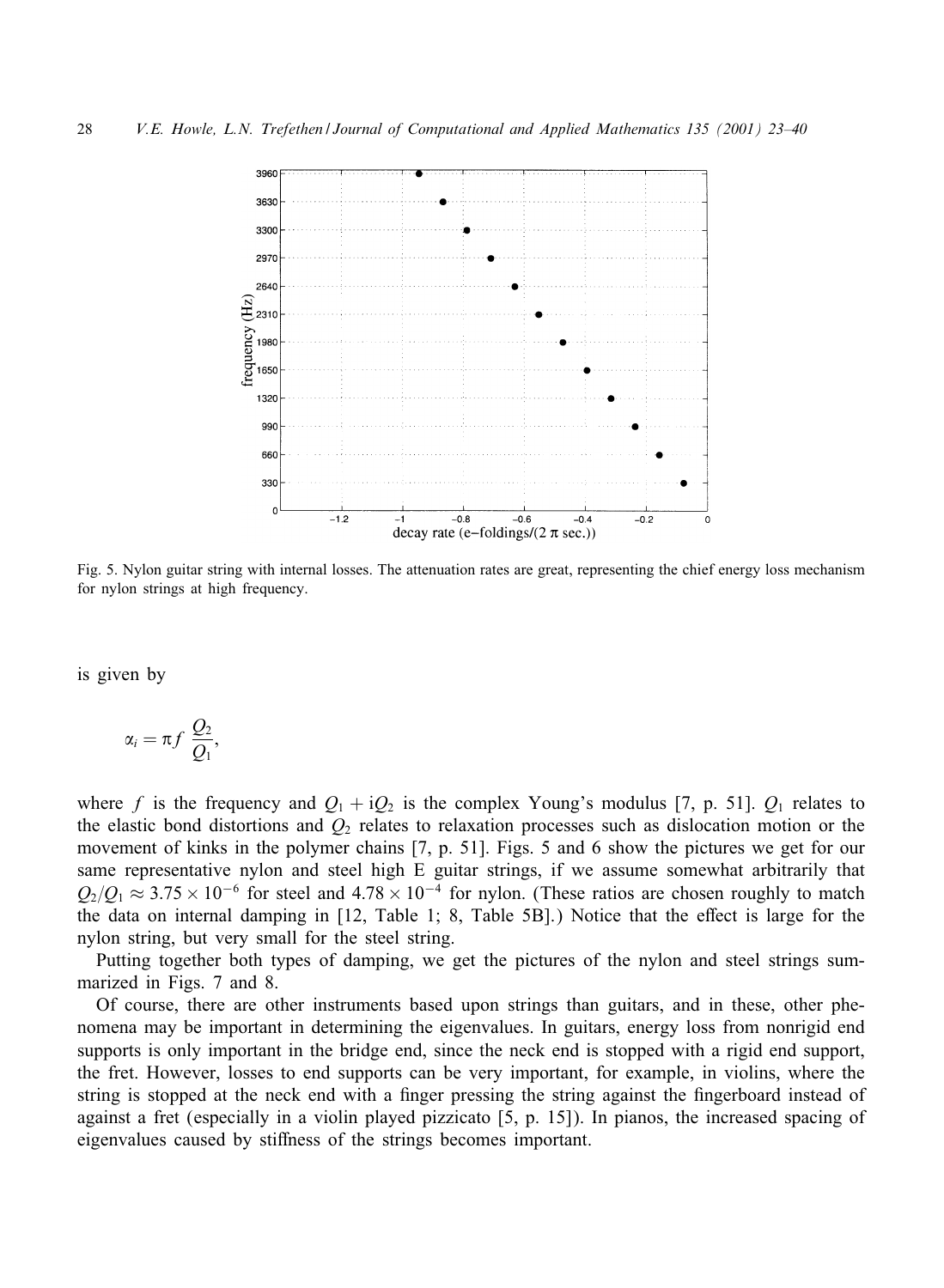

Fig. 6. Steel guitar string with internal losses. Since a steel string is thin and elastic, these attenuation rates are small, much less significant than the damping introduced by air viscosity.



Fig. 7. Nylon guitar string with both types of damping. Internal losses dominate at higher frequency, making the overall decay rate approximately proportional to the frequency.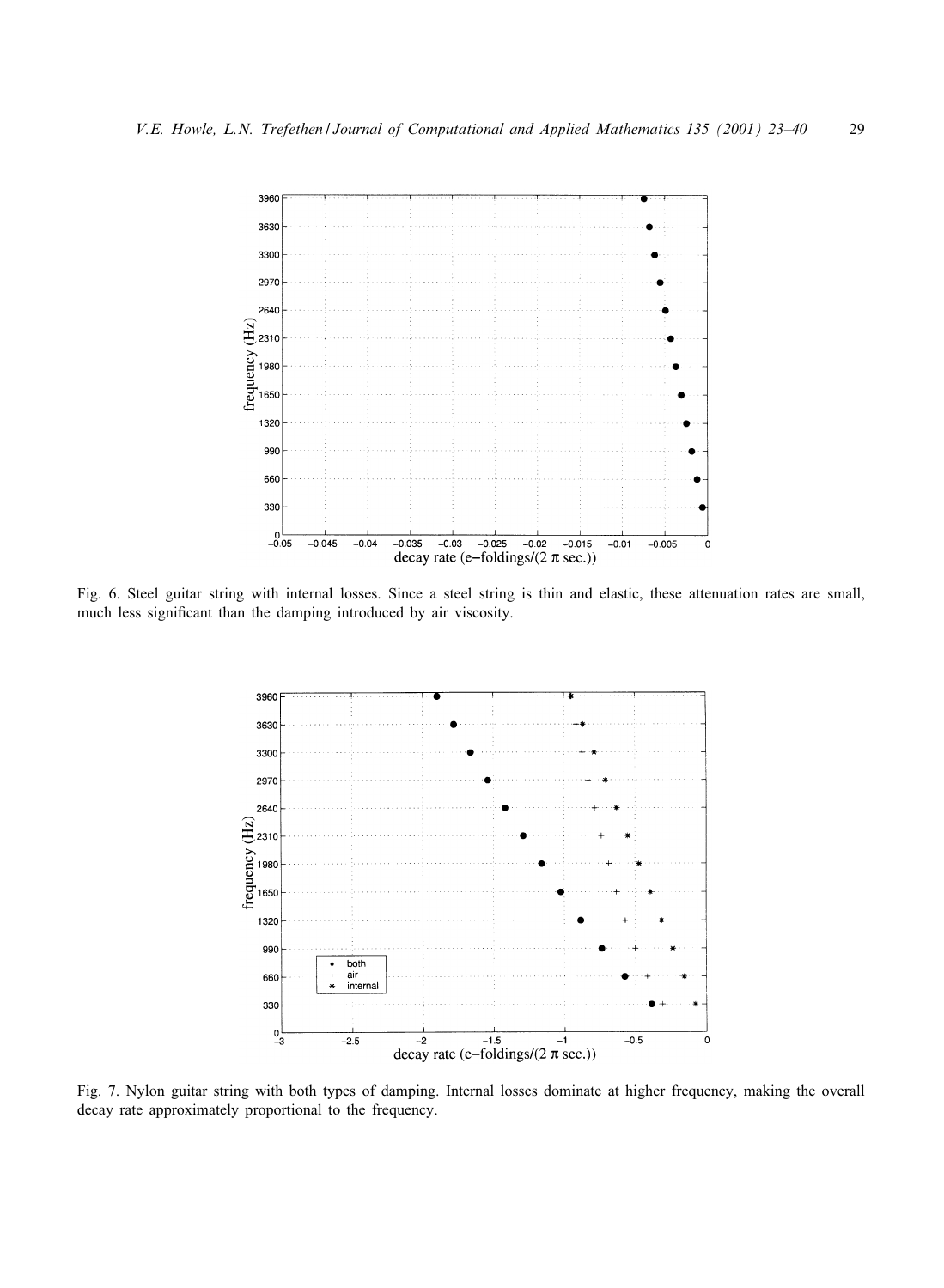

Fig. 8. Steel guitar string with both types of damping. Air damping dominates, making the overall decay rate approximately proportional to the square root of the frequency.

# 3. Flute

In this section, we start with the eigenvalues of an ideal flute and gradually add in the effects of some additional physical phenomena, as we did with the guitar string.

Consider a flute of length  $L$  with no tone holes. The oscillator in a flute is the column of air in the tube, which is kept oscillating by the air blowing across a sharp ridge. In the simplest model, inside the tube are plane pressure waves that obey the same equation as do transverse waves on a string,

$$
u_{tt}=c^2u_{xx},
$$

where c is the speed of sound in air under normal conditions,  $u$  is the deviation from equilibrium pressure, and the x-axis is oriented along the center of the flute bore.

Since the flute is open at both ends and the openings are narrow compared with the sound wavelength, there are pressure nodes at both the head and foot of the flute (where the air column is in contact with the surrounding air) [17, p. 513]. It follows that the eigenvalues are exactly the same as those for an ideal string fixed at both ends. They are given (in Hertz) by  $nc/(2L)$ , where  $n$  is the mode number.

Under typical conditions, the speed of sound in air is  $34400 \text{ cm/s}$  [10, p. 222]. If we want a simple flute whose lowest note has a fundamental frequency approximately equal to the C below concert A (approximately 261:6 Hz, corresponding, for example, to a modern 5ute), its length should be  $L=c/(2^{-9/12}\times 440 \text{ s}^{-1}\times 2) \approx 65.7 \text{ cm}$ . The eigenvalues are all the integer multiples of this frequency, exactly as in the case of the ideal guitar string (Fig. 9). The only difference in the picture is that the fundamental frequency is 261:6 Hz.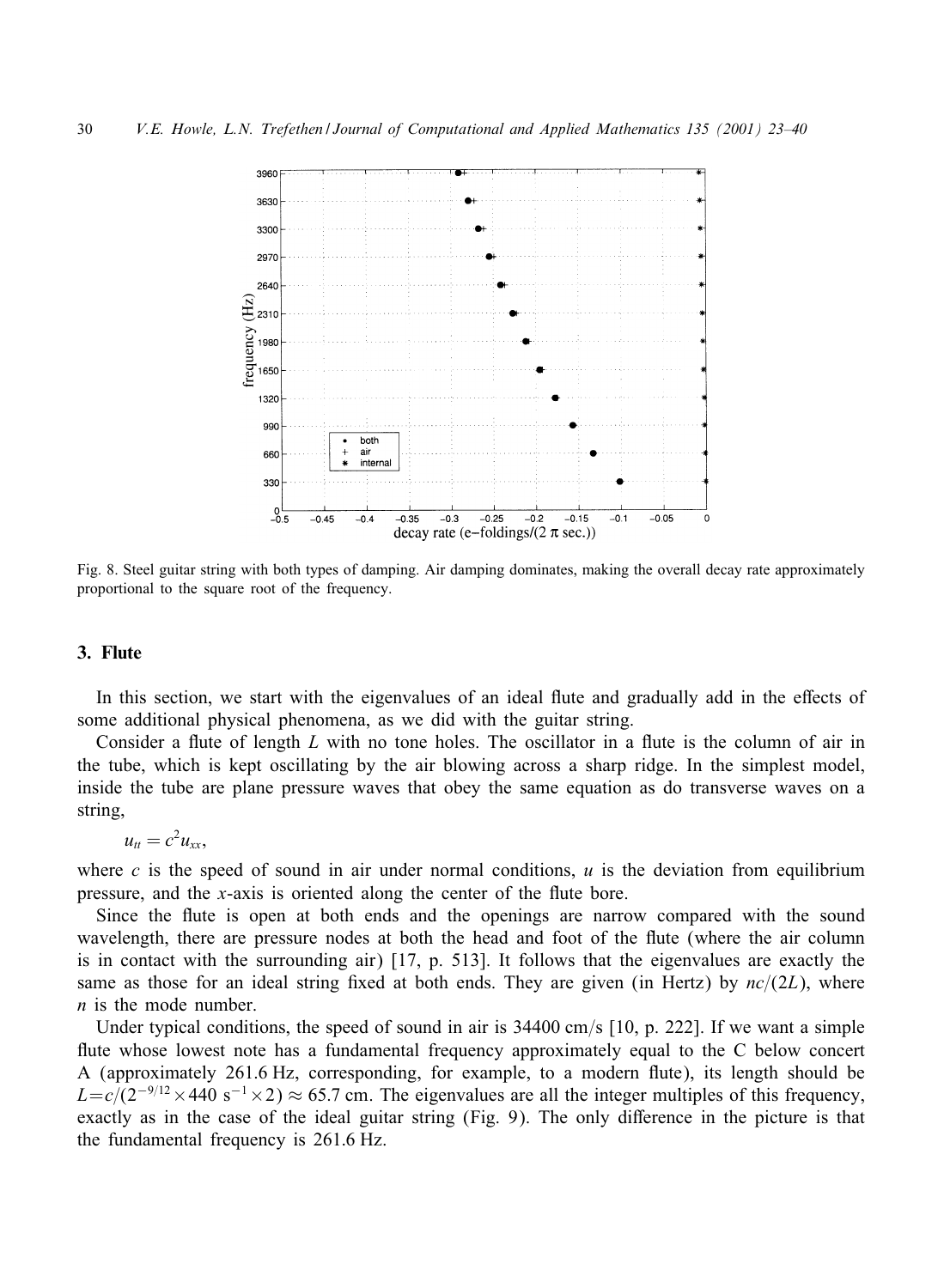

Fig. 9. Eigenvalues of an ideal C flute, of length 65.7 cm. There are no losses, and the flute has no finger holes.

Some pitches on a flute are raised an octave by opening a register hole. Opening the register hole is analogous to lightly touching a guitar string in the middle. An ideally located register hole in a flute is at half the acoustic length of the tube. Opening the hole greatly attenuates the fundamental and all of the odd harmonics of the initial pitch. The unattenuated frequencies make up a harmonic series of a pitch whose fundamental is twice the original fundamental, raising the pitch of the note by an octave as in Fig. 2.

In this model, as in our ideal guitar, we are ignoring all losses (other than those from the register hole). To begin to develop a more realistic picture of the flute, we consider length corrections, wall losses, and losses from sound radiation.

In a real flute (even one without tone holes), the air pressure does not reach equilibrium precisely at the ends of the tube. The pressure waves extend slightly past the ends before coming to equilibrium with the outside air. How far they extend depends on the cross-sectional area of the tube and the acoustic conductivity of the open ends. This open-end correction lowers the frequencies of all the harmonics, making the "acoustic length" of the tube somewhat longer than its physical length. A reasonable approximation is that the acoustic length is  $L + S/c<sub>a</sub>$ , where L is the physical length of the tube, S is its cross-sectional area, and  $c<sub>a</sub>$  is the acoustic conductivity of the open end [11, p. 613]. Therefore the *n*th eigenvalue becomes  $nc/2(L + S/c<sub>a</sub>)$ .

Given a flute with an internal radius of  $0.95$  cm and assuming that the acoustic conductivity is 1.9 cm (the acoustic conductivity is approximately equal in magnitude to the diameter of the flute [11, p. 613]), for the flute to have a fundamental frequency of approximately 261.6 Hz, its (physical) length would have to be  $L = c/(2^{-9/12} \times 440 \times 2) - S/c_a \approx 64.3$  cm instead of 65.7 cm. This length is a little closer to the length of a real flute (approximately 62 cm).

The two main mechanisms for energy loss in a flute are frictional and thermal energy transfer to the instrument walls and sound radiation. The wall losses have the greatest eGect on the eigenvalues [1, p. 142].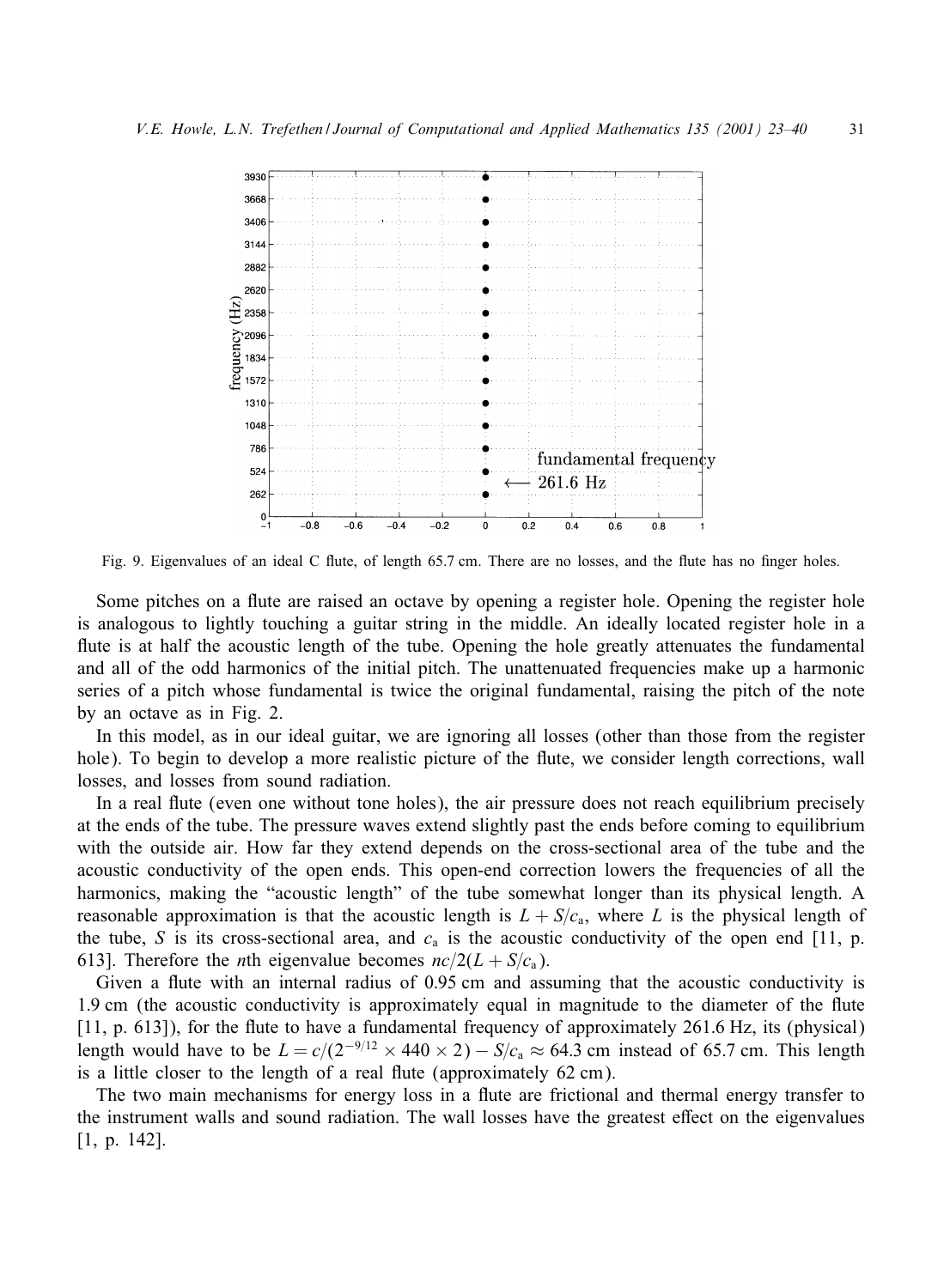

Fig. 10. Flute eigenvalues with wall losses. Note that the decay rates are large. Fortunately, the player keeps blowing, supplying the system with energy.

The damping rate due to wall losses is approximately proportional to the square root of the frequency. A reasonable approximation to the damping rate  $\alpha$  is

$$
\alpha = 2A\omega^{1/2}c/r,
$$

where A is a constant depending on the wall material and surface condition (we use  $A \approx 2.5 \times$  $10^{-5}$  s<sup>1/2</sup>, which is a good approximation for some woodwinds),  $\omega$  is the angular frequency, and c is the speed of sound in air  $[1, pp. 142-143]$ . Fig. 10 shows the effect of wall losses in the flute.

Next consider losses from sound radiation. It is this energy loss that lets us hear the flute. In our ideal flute, without any tone holes, all of the sound radiation is from the end. Losses from sound radiation at the end of a tube are approximately proportional to the square of the frequency [7, p. 183],

$$
\alpha = \frac{\pi}{4} \left(\frac{r}{l}\right)^2 (2n-1)\omega,
$$

where r is the bore radius, l is the length of the flute, n is the mode number, and  $\omega$  is the angular frequency  $[1, p. 143]$ . Fig. 11 shows the effects of radiation losses on the eigenvalues of our C flute. Fig. 12 shows the combined effect of both types of losses.

A real flute has many more features that would affect our picture of the eigenvalues. However, we will stick with this highly idealized flute and compare its eigenvalues with a similarly idealized clarinet. Even at this level of idealization, there are clear differences to be seen between the eigenvalues of a flute and those of a clarinet.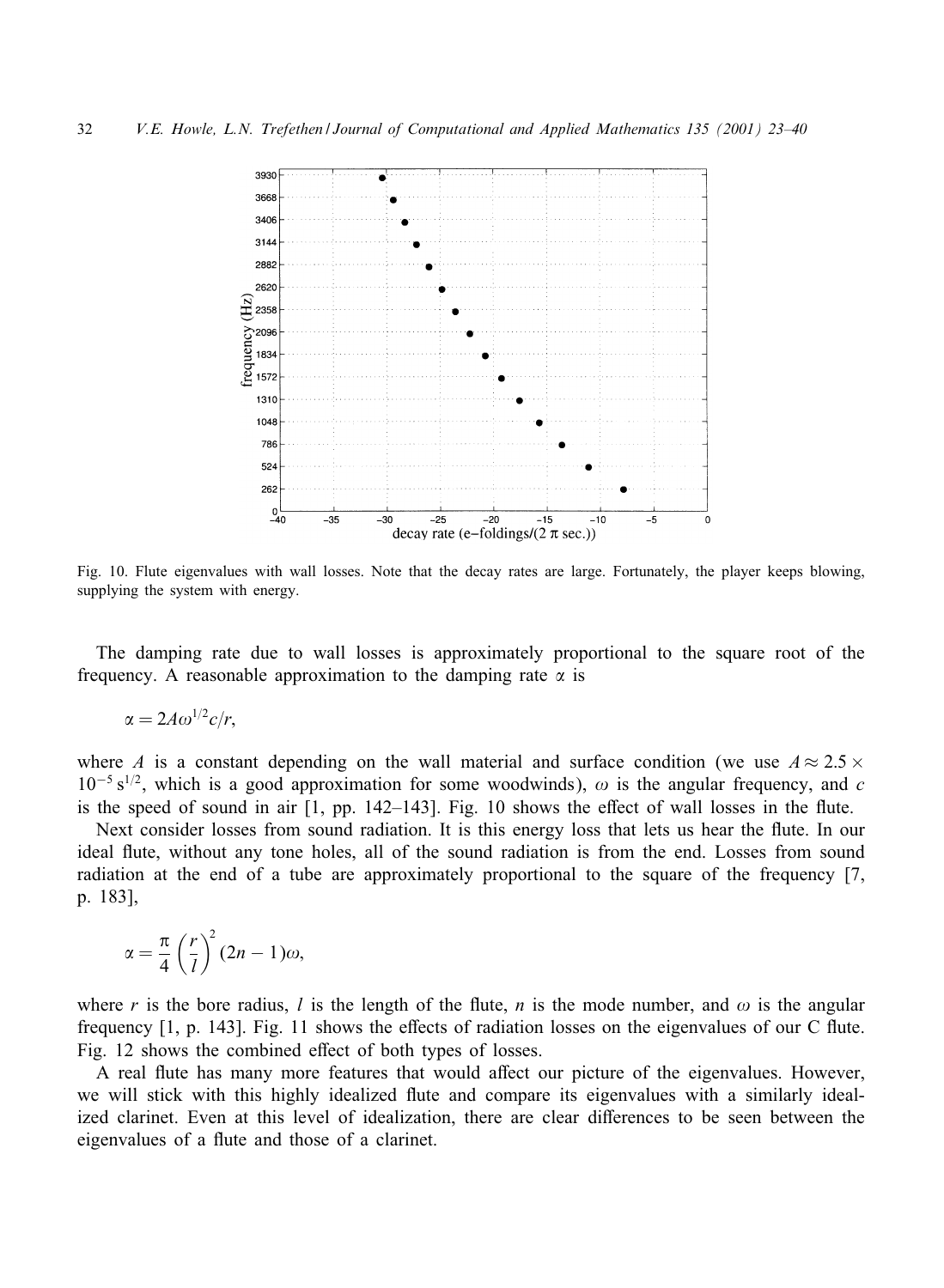

Fig. 11. Flute eigenvalues with radiation losses from the end the tube.



Fig. 12. Flute eigenvalues with both wall losses and radiation losses.

# 4. Clarinet

The most important difference between a clarinet and a flute is that the oscillations in a clarinet are driven by a reed. The main effect of the reed is to essentially close the reed end of the instrument.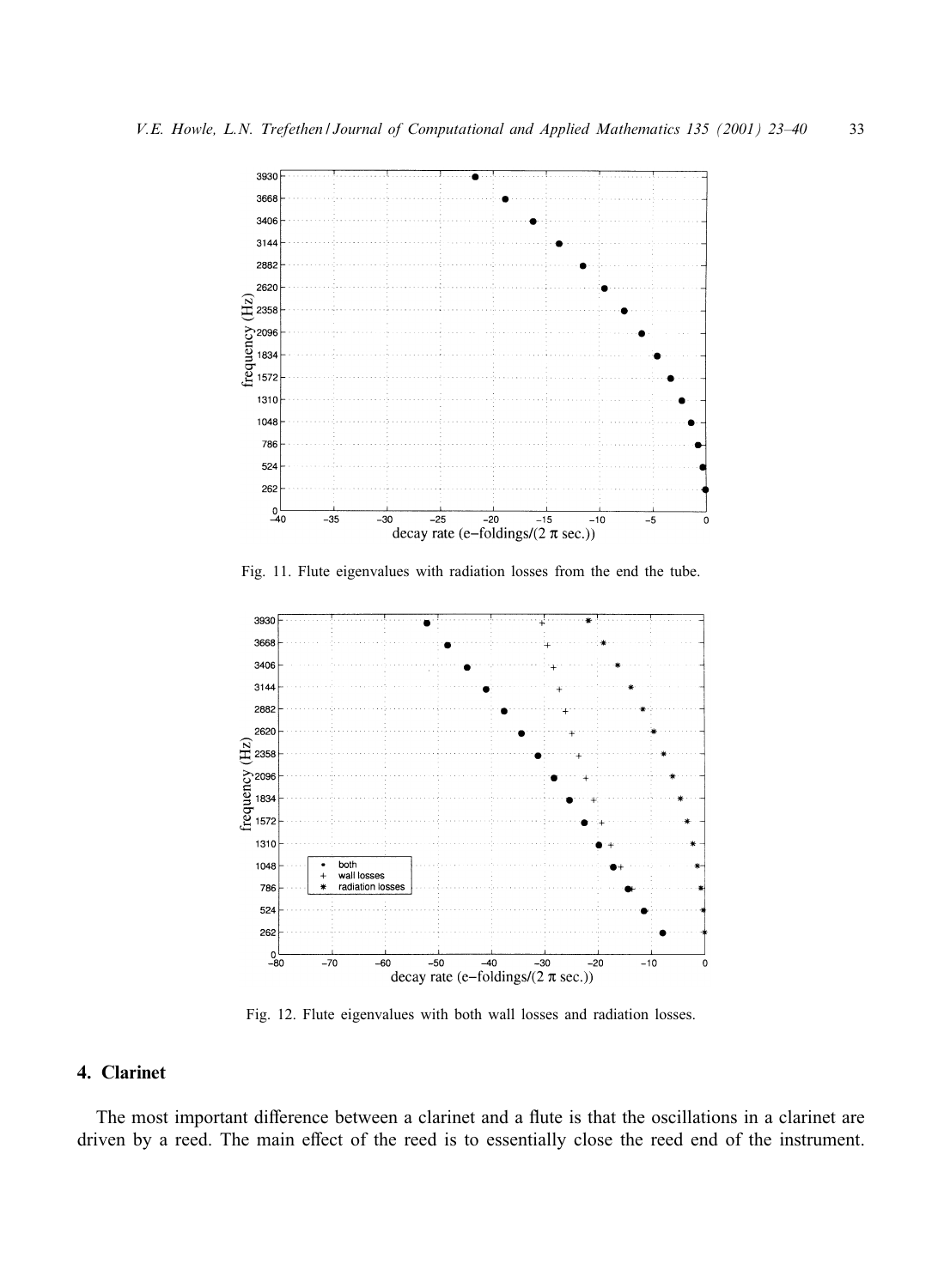

Fig. 13. Eigenvalues for an ideal clarinet (even-tempered  $B^{\dagger}$ ). The fundamental is an octave lower than that of an ideal flute of the same length, and the harmonics are all odd multiples of the fundamental.

A simple model of a clarinet (without tone holes) is therefore a cylindrical tube open at one end and closed at the other. The closed end lowers the fundamental frequency by an octave compared with that of a flute of the same length, since we now have a pressure antinode at the closed end instead of a node. The wavelength of the fundamental is thus four times the length of the tube instead of twice the length, and the fundamental frequency is halved.

The closed end also means that the overtones of the clarinet are only the odd multiples of the fundamental. The even harmonics would have a pressure node at the reed end of the instrument, which is impossible since the closed end forces an antinode at that point. Fig. 13 shows the eigenvalues for an ideal  $B^{\flat}$  clarinet.

Because we only have the odd harmonics, the register hole in a clarinet is situated differently than in a flute. In a flute, the register hole is ideally located at half the acoustic length of the tube. Opening the hole damps the fundamental and all of the odd harmonics, raising the pitch by an octave. In a clarinet, the register hole is ideally located at a third of the acoustic length of the tube. Opening the hole damps the fundamental and all but every third (odd) upper harmonic of the original pitch, raising the pitch by a twelfth. See Fig. 14.

Unlike in the flute, in a clarinet the tone holes are not large enough relative to the bore size to cut off the tube at their location. The open holes of a clarinet change the character of the sound in a more complicated way. The tube effectively ends at a point somewhat past the first open tone hole, flattening the fundamental. The acoustic length of the tube due to open tone holes increases with frequency, flattening the upper harmonics relative to the fundamental by an appreciable fraction of a semitone. However, such effects are generally countered by appropriate shaping and placement of the holes in the construction of real clarinets, so the eigenvalue picture is actually much the same as in the ideal case [3].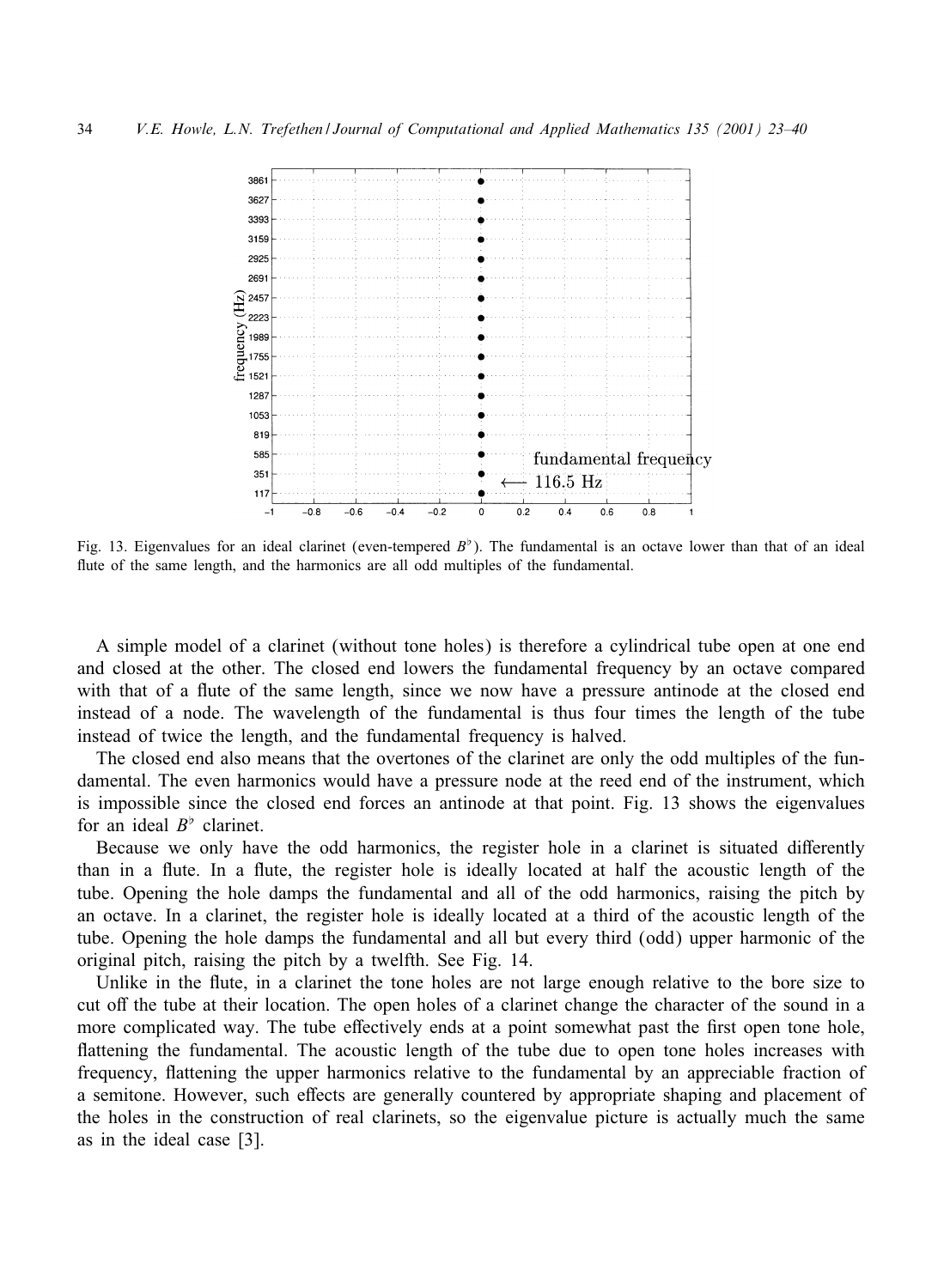

Fig. 14. The effect of opening the register hole on a clarinet — schematic. The two-thirds of the harmonics that did not already have a node at the register hole are greatly attenuated, and the pitch goes up a twelfth. Compare Fig. 2.

Like the flute, the main causes of energy loss in a clarinet are wall losses and sound radiation. Other than having a lower fundamental and only having the odd harmonics strongly present, the eigenvalues after incorporating losses look similar to those for the flute.

# 5. Drums

Strings, flutes, and clarinets are all essentially one-dimensional resonators, and that is why their eigenvalues fall naturally into integer ratios, making the sound strongly musical. We turn now to instruments that are not essentially one dimensional, where more complicated physical effects have been exploited by designers over the years — largely by trial and error — to move the eigenvalues to favorable locations so as to achieve a musical effect.

We begin with a drum. The simplest mathematical description of a drum is as an ideal circular membrane with clamped edges. By ideal, we mean that the membrane is perfectly uniform, has no stiffness, and experiences no losses. In particular, in this simplest description we are neglecting the surrounding air and the body of the drum.

The equation of motion for a circular membrane is

$$
\nabla^2 \eta = \frac{1}{c^2} \eta_{tt},
$$

where  $\eta(r, \theta)$  is the displacement of the membrane from its equilibrium at the point  $(r, \theta)$  on its surface,  $c^2$  is  $T/\sigma$ , T is the tension, and  $\sigma$  is the mass density per unit area. The eigenmodes are obtained by assuming a solution of the form  $\eta(r, \theta) = R(r)\Theta(\theta)e^{-i\omega t}$ . This leads to the solution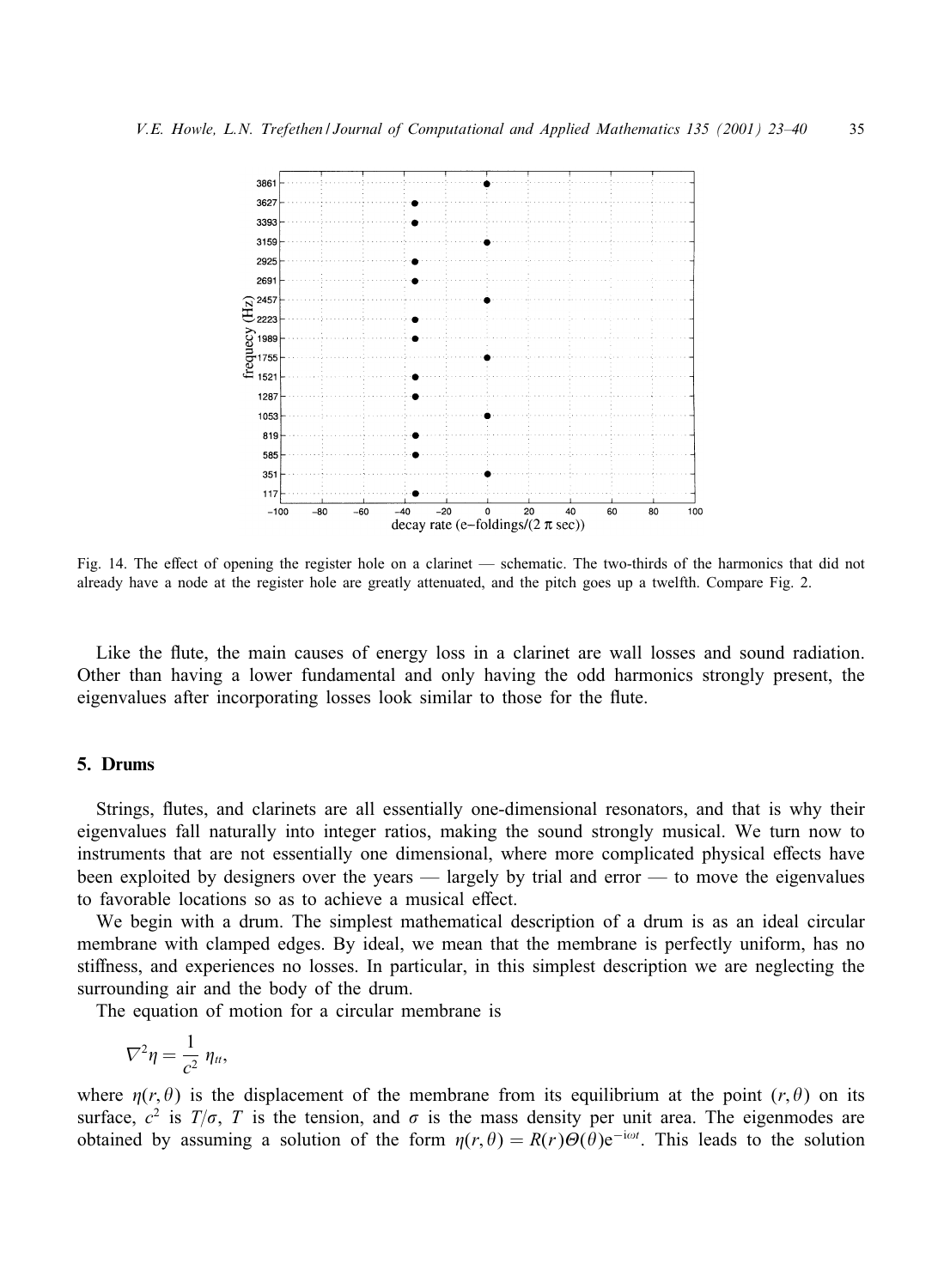

Fig. 15. Eigenvalues for an ideal drum, with angular  $(m)$  and radial  $(n)$  mode numbers indicated in parentheses  $(mn)$ . These zeros of Bessel functions are not at all harmonically related; an ideal drum would not sound with any definite pitch.

 $\eta(r, \theta) = AJ_m(z) \cos(m\theta)$ , where  $J_m(z)$  is the mth-order Bessel function of the first kind and  $z = \omega r/c$ . For a membrane of radius a with fixed edge, the allowed frequencies are the values  $\omega$  such that  $J_m(\omega a/c) = 0$  [9].

For example, given a membrane of radius 0.33 m, tension  $T = 4415$  N/m, and mass density  $\sigma = 0.26$  kg/m<sup>2</sup>, which corresponds to a typical mylar membrane kettledrum, the eigenvalues up to 600 Hz are shown in Fig. 15. The mode (mn) refers to the nth zero of  $J_m(\omega a/c) = 0$ . The eigenfunction corresponding to mode  $(mn)$  has m nodal diameter lines and n circular nodes.

Notice that the eigenvalues of the ideal membrane are not in the least harmonically related. A real kettledrum, on the other hand, has a definite pitch. To explain this effect we need to add some more realistic physical properties to the kettledrum. The two most important properties to consider are the membrane moving through the air and the presence of the kettle. Our discussion follows the laboratory experiments and highly readable articles of Rossing [15,16].

According to Rossing, the most important phenomenon in terms of making the kettledrum sound with a definite pitch is the interaction of the membrane with the air. This "air loading" has two important effects. It tends to lower certain modes, making them more closely harmonic [15, p. 280], and it tends to damp more quickly the modes that are not nearly harmonic. We will not go into the physics, but will sketch some of the consequences.

The (11), (21), (31), (41), and (51) modes are shifted in frequency so that they are more nearly harmonically related. The (01), (02), and (03) modes are not harmonic, even with the air loading, but these modes are damped out very quickly. See Fig. 16, which shows frequencies and decay rates for a real kettledrum head (without the kettle) as measured in [4, Table V ]. The drum has the same physical properties and tension as the ideal membrane described above.

Notice that the  $(0n)$  modes, which are not harmonically related, decay very quickly. In addition, the (11), (21), (31), and (41) modes have shifted in frequency so that they are more nearly harmonically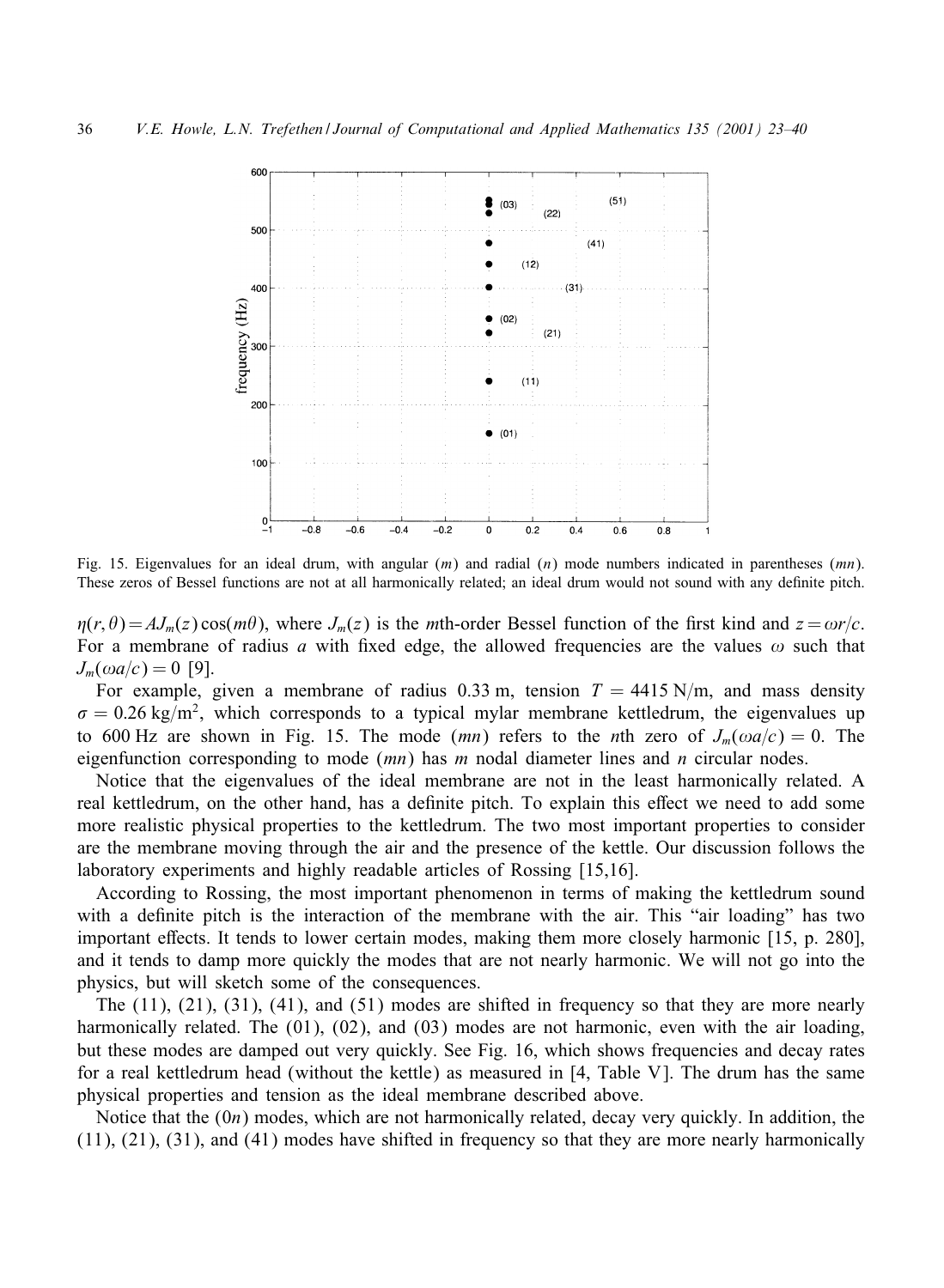

Fig. 16. Eigenvalues for a kettledrum head (without the kettle), estimated from experimental measurements [4, Table V ]. Notice that the least damped frequencies are now roughly harmonic. (There are presumably other modes above 500 Hz that were not included in these measurements.)

related. Observations more than a century ago by Rayleigh were the first to show that the inharmonic but heavily damped  $(0n)$  modes have little effect on the sound of the drum. He observed that touching the drum in the center, further damping these modes, has little effect on the sound [13, p. 348].

The effect of the kettle is to further tune the modes that are least damped. The modes that were made more nearly harmonic by including air loading are shifted even closer to harmonic by the presence of the kettle. This tuning is fairly small, but the kettle has a more important eGect on the damping rates. It tends to make the harmonic modes, (11), (21), (31), (41), and (51), radiate less efficiently and therefore sustain longer, making the drum sound more musical  $[16, p. 177]$ . (Although these modes are harmonically related by a "missing fundamental" at one-half the frequency of the (11) mode, the pitch of the drum is usually heard as that of the (11) mode itself [16, p. 174].)

Fig. 17 shows modal frequencies and decay rates for a real kettledrum (with the kettle) as measured in [4, Table II]. Note that the tension on this drum is not the same as in the previous measurements. This drum has tension  $T = 3710$  N/m.

There are other properties of a real kettledrum that affect its sound, such as bending stiffness and stiffness to shear in the membrane, but these effects are not as large [4, p. 1336]. Note also, that the sound of a kettledrum is greatly affected by the manner in which it is struck and by the characteristics of the mallet used to strike it, but we do not consider these affects.

Given that the effects of air loading and the presence of a kettle tend to make the modes approximately harmonic, why do not all drums sound with a definite pitch? Part of the answer is that years of design have led to timpani whose parameters (radius, tension, kettle size, etc.) have been favorably adjusted to achieve a musical effect. Drums constructed "at random" are hardly likely to sound the same. Another part of the answer is that many drums are intended to blend with any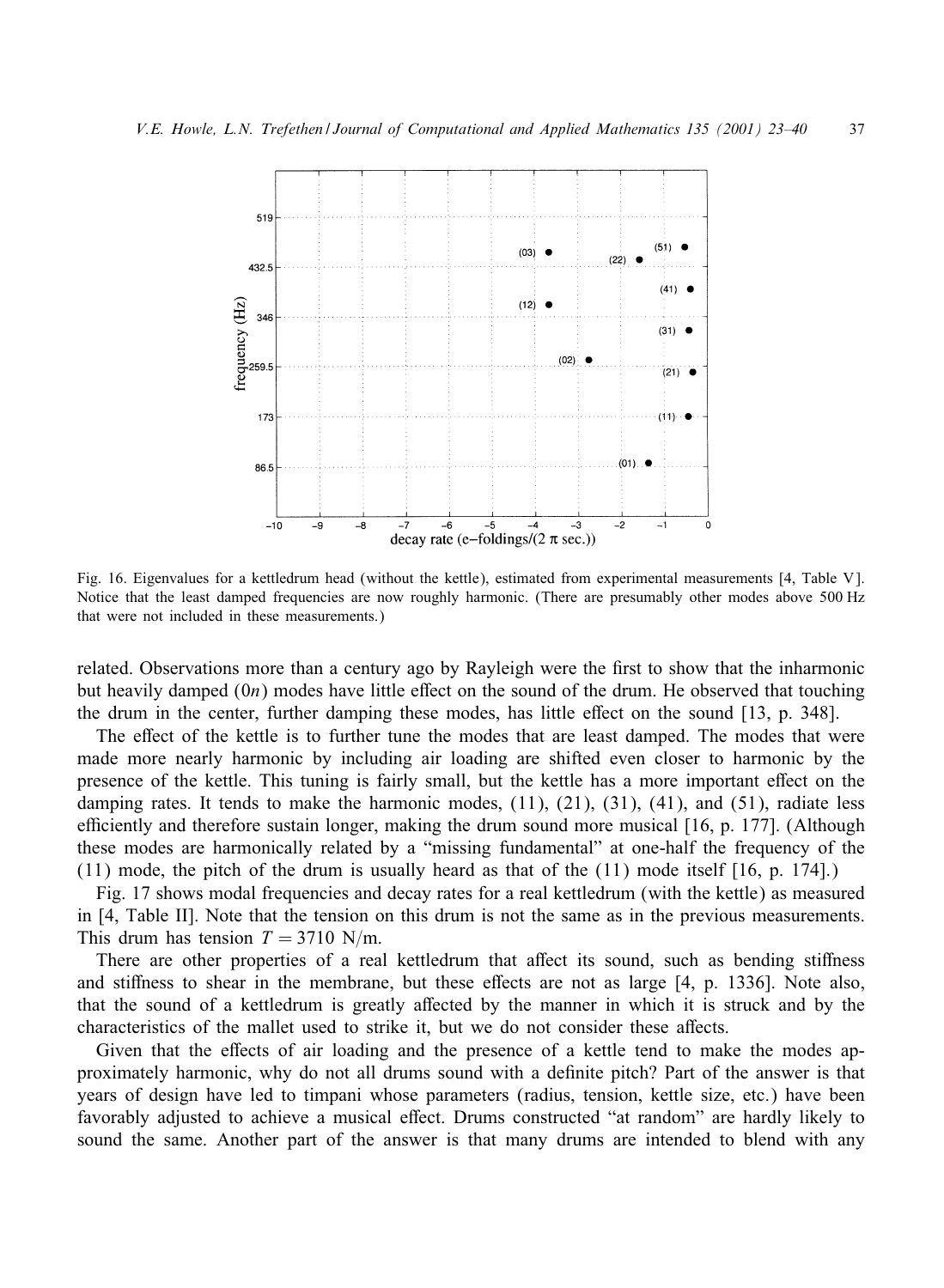

Fig. 17. Eigenvalues for a kettledrum head (with kettle), estimated from experimental measurements [4, Table II]. Modes (11), (21), and (31) are now almost exactly harmonically related. The open circle represents where the "missing fundamental" would be. (Again, some higher modes are omitted.)

key and are therefore intentionally designed not to have a definite pitch. One method is to use two drumheads, tuned to two different frequencies. This is the situation, for example, in a bass drum. The two membranes are typically tuned as much as a fourth apart and the numerous partial frequencies in combination give little sense of a pitch [7, p. 512].

Fig. 18 shows some modal frequencies and decay rates for a real bass drum as measured in [6, Table II].

## 6. Bells

Bells, like drums, are multi-dimensional objects, and a bell constructed "at random" will certainly not sound musical. Centuries of evolution, however, have done remarkable things to the eigenvalues of certain bells. We conclude our tour with Fig. 19, which shows the measured eigenvalues of an actual  $A_4$ # minor-third bell. The fundamental frequency is 456.8 Hz. In bells, there are two modes that have three nodal diameters and one nodal line. In one, the nodal circle is at the waist of the bell, and at the other, it is nearer the mouth of the bell. The first, which corresponds to the minor third, is referred to in the figure as the (31) mode. The second corresponds to the perfect fifth and is referred to as the  $(31\#)$  mode. Similarly, the  $(21\#)$  mode has a nodal diameter near the mouth of the bell instead of around the waist of the bell. The  $(21#)$  mode is the fundamental frequency, and the (20) mode an octave lower is known as the hum.

Eigenvalues of bells such as these are discussed in the beautiful dissertation of Roozen–Kroon  $[14]$ . For our purposes, it is enough to note the astonishingly satisfying imaginary parts of the first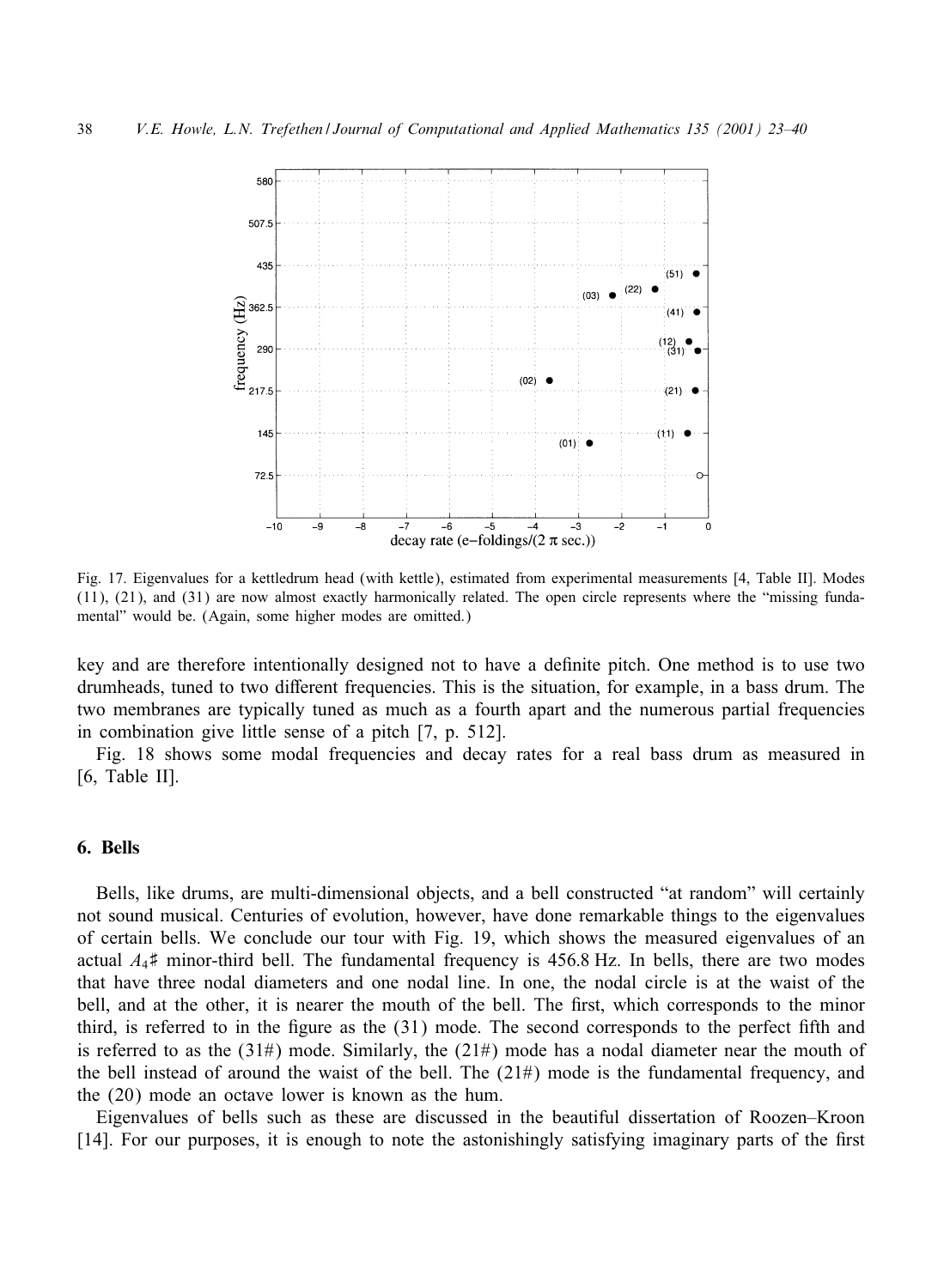

Fig. 18. Eigenvalues for a bass drum as measured in [6, Table II]. For a drum of this kind, no attempt has been made to achieve harmonic relationships among the frequencies.



Fig. 19. Eigenvalues of a minor third  $A_4$ # bell, measured in [18], as given in [14, Table 5.3.1]. The grid lines show the positions of the frequencies corresponding to a minor third chord at 456.8 Hz, together with two octaves above the fundamental and one below. All six of these modes are closely matched by eigenvalues of the bell, a tribute to how far bell design has evolved over the centuries to achieve a musical effect. The eigenvalue picture for an unmusical bell, such as one worn by a cow, would look utterly different.